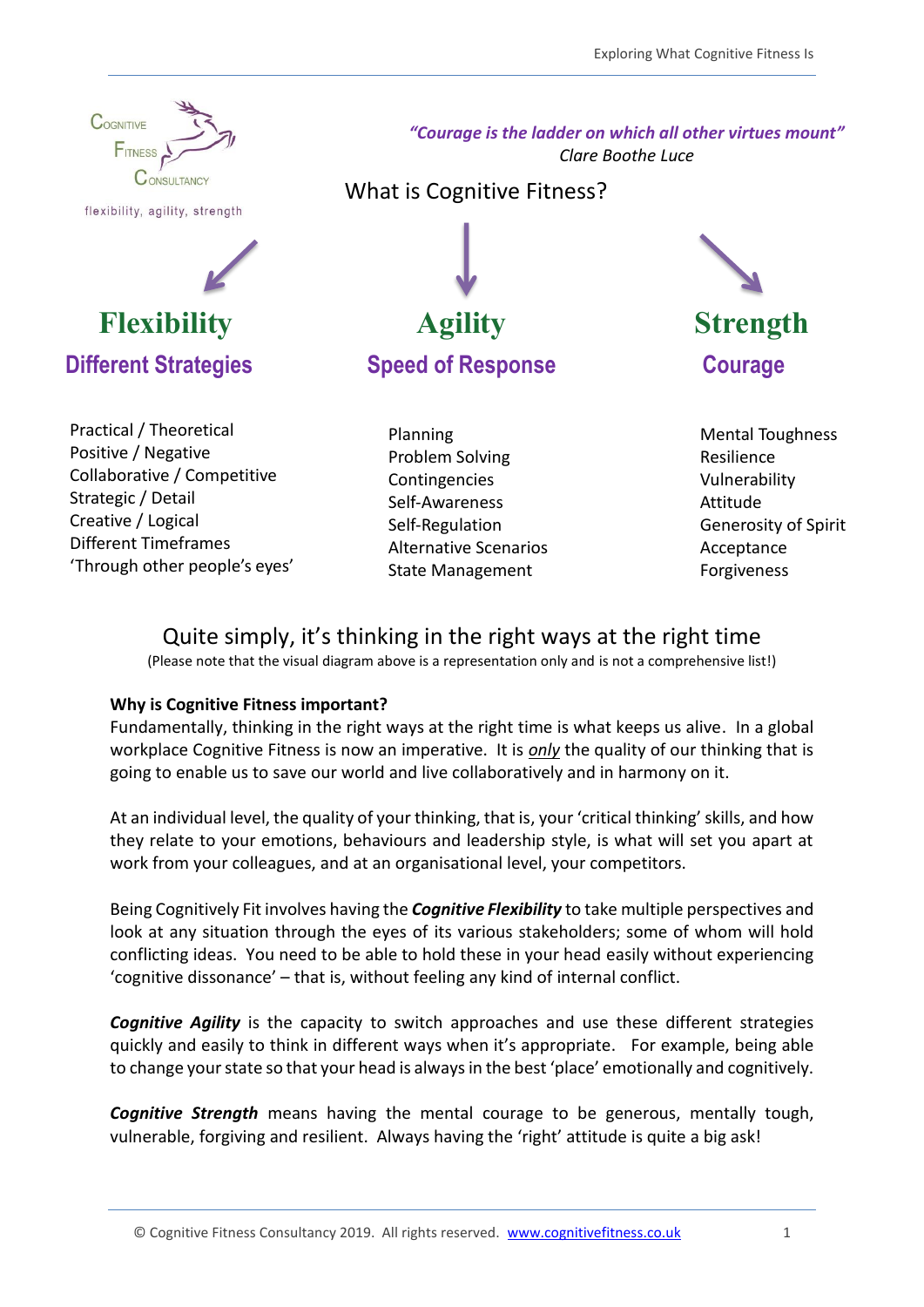# **Developing Your Cognitive Fitness**



### **Step 1. Unawareness**

- Think of this stage as an opportunity to learn more about yourself and others.
- $\bullet$  Use this free summary as your  $1^{st}$  benchmark against which you can measure your progress.

### **Step 2. Awareness**

- Learn all you can about the different kinds of thinking that exist and how they are useful. Begin to develop your knowledge of the different types of thinking that exist and how easy or difficult it is for you to apply those strategies successfully.
- Watch the free online Cognitive Fitness Development video on our website and pay careful attention to the visual overview on the previous page.

### **Step 3. Active Development**

- Actively and deliberately begin to practise and develop your thinking skills, both the ones that are easier for you and especially the 'weaker' ones that you find more difficult.
- Complete Think Smart™ or Thinking Styles™ or complete the free online training for them.

#### **Step 4. Refinement**

- Carefully observe other people you respect who are particularly good 'thinkers'.
- Remember that this can be a frustrating stage, so keep going despite any setbacks.

### **Step 5. Cognitive Fitness**

- Become involved in mentoring or coaching, helping colleagues develop their thinking skills.
- Regularly evaluate your progress; you are still likely to be at the Refinement stage for some elements of Cognitive Fitness even if you are really good at some of the other elements.